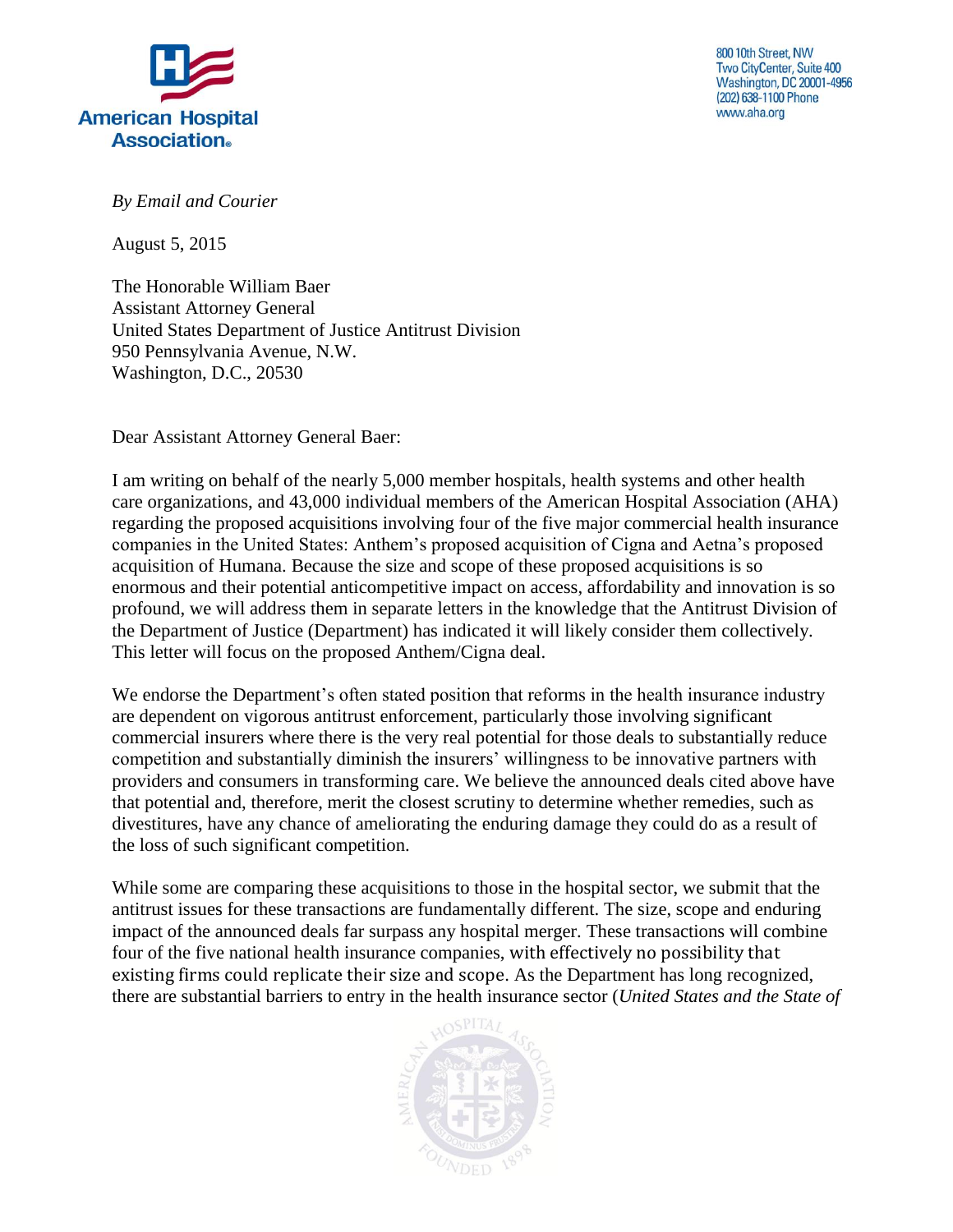The Honorable William Baer August 5, 2015 Page 2 of 13

*Michigan v. Blue Cross Blue Shield of Michigan and Remarks by Sharis A. Pozen on Competition and Health Care: A Prescription for High-Quality Affordable Care, March 19, 2012*)*.* Moreover, the seeming underlying business case for them – increasing "top-line" revenues and profits through acquisition rather than competition without offsetting demonstrable efficiencies – is fundamentally different than that for transactions in the hospital sector. The hospital sector is undergoing profound structural changes, driven by the need to take on risk as the field moves away from fee-for-service payments toward population health, offer integrated clinical care, and provide financially failing facilities with the resources they require to survive and continue to serve their communities. Yet despite those pressures, the growth in hospital spending is at historic lows, which is entirely inconsistent with claims from commercial insurers about the impact of hospital transactions (*Bureau of Labor Statistics Producer Price Index data, 2014-2015, for Hospitals (622)*)*.*

The attached analysis details the competitive issues that the Department will consider as it reviews these deals and the precedents that suggest both are, and should be, at risk. Regulations in the Affordable Care Act, such as the Medical Loss Ratio (MLR), do not warrant scaled-back application of the antitrust laws. A keystone component of that act is competition, and the MLR requirements do nothing to prevent the combined firms from increasing prices or reducing competition in service, quality, plan design and the like.

We look forward to working with the Department throughout its investigation of these insurance deals. To that end, we will be contacting the Department to request meetings with staff and top officials to more fully discuss our concerns and ways in which we can be of assistance.

For more information, you can contact me directly at  $\frac{\text{mhatton}\omega_{\text{a}}}{\text{mhatton}\omega_{\text{a}}}\$  or (202) 626-2336.

Sincerely,

/s/

Melinda Reid Hatton Senior Vice President & General Counsel

*Attachment*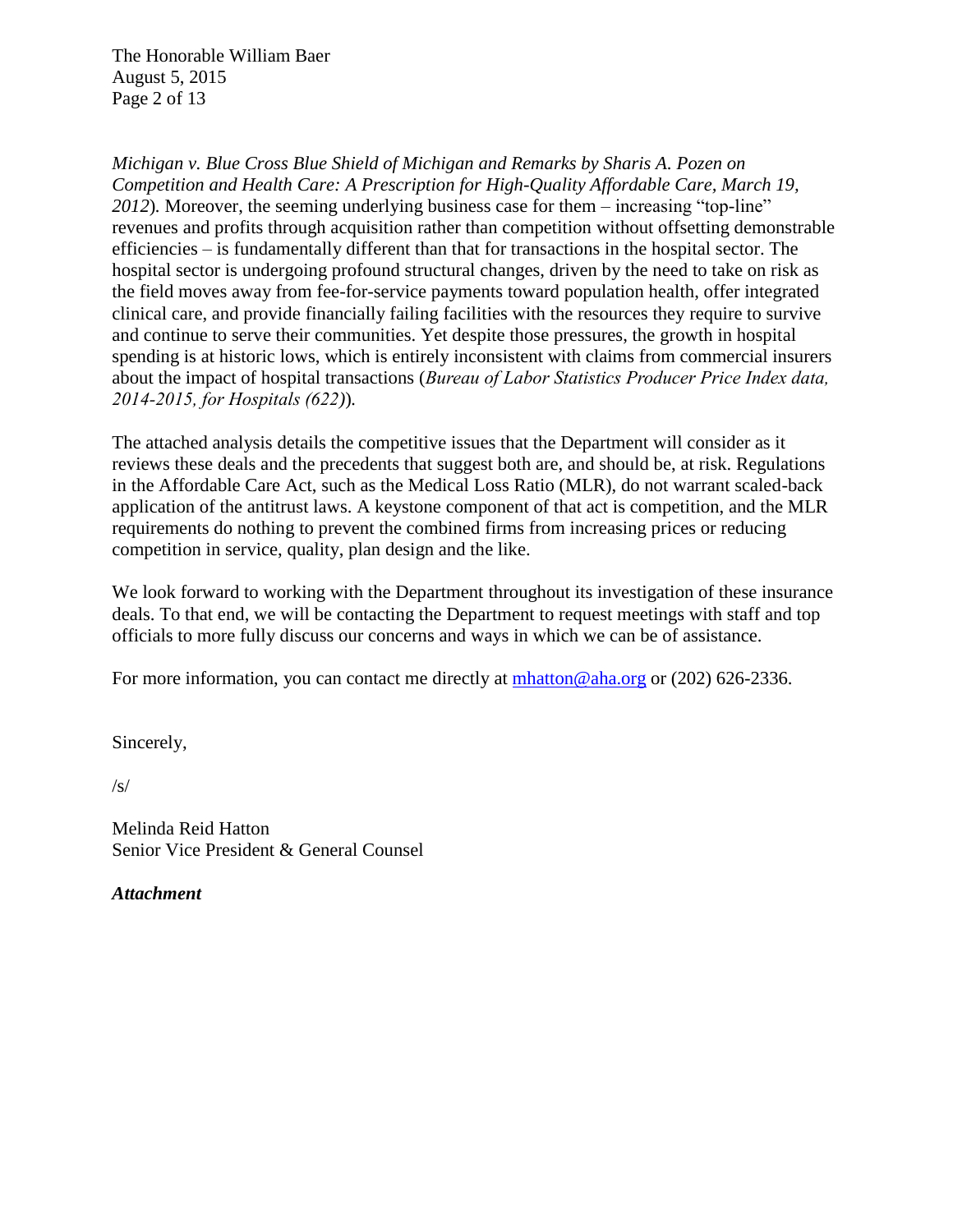The Honorable William Baer August 5, 2015 Page 3 of 13

#### **Detailed Analysis of the American Hospital Association**

On behalf of the nearly 5,000 members of the American Hospital Association (AHA), we urge that the Antitrust Division of the Department of Justice (Department) thoroughly investigate Anthem, Inc.'s (Anthem) planned \$54 billion acquisition of Cigna Corporation. There is a material risk that the transaction is likely to substantially reduce competition, in violation of Section 7 of the Clayton Act.<sup>1</sup> The potential harm to consumers from this loss of competition is large and durable. Because the two companies generate more than \$100 billion in combined revenues, even a modest price increase would cost consumers billions of dollars in higher health care costs.

The geographic breadth of the transaction's potential anticompetitive effects and the number of consumers at risk are also sweeping. The transaction threatens to reduce competition in the sale of commercial health insurance in at least 817 relevant geographic markets, defined as Metropolitan Statistical Areas (MSAs) or rural counties. In 600 of these markets, the transaction would result in a Herfindahl-Hirschman Index (HHI) in excess of 2,500 and a greater than 200 point HHI increase, which under the Department's and the Federal Trade Commission's (FTC) Horizontal Merger Guidelines (Merger Guidelines, or Guidelines) are market concentration levels and increases that the Department "presume<sup>[5]</sup> to be likely to enhance market power."<sup>2</sup> In an additional 217 markets, the transaction would result in a post-merger HHI in excess of 2,500 and a 100-200 point HHI increase, which the Guidelines say "potentially raise[s] significant competitive concerns."<sup>3</sup> In these 817 at-risk markets the parties collectively serve 45 *million*  consumers.

The risk of harm to these tens of millions of consumers is further enhanced because new entry is unlikely to prevent, or even partially offset, the transaction's potential anticompetitive effects. The Department has repeatedly stated in its court filings and in statements by the Department's leadership that there are substantial barriers to entry in the health insurance sector, including obtaining the necessary scale to form a full-service, cost-competitive provider network. As former Acting Assistant Attorney General Sharis Pozen explained, the Department "undertook an extensive review of entry and expansion in the health insurance industry" in 2011, and found that entry in the health insurance sector was often difficult, particularly in already concentrated markets, as is the case in many of the markets at issue here.<sup>4</sup>

The parties will no doubt argue that the transaction would produce offsetting efficiencies, but this is not likely. And it is even less likely that the combined companies would "pass through" any cost savings to consumers. As numerous economists have found, demand for health

<sup>&</sup>lt;sup>1</sup> 15 U.S.C.  $§$  18.<br><sup>2</sup> Merger Guidelin

<sup>2</sup> *Merger Guidelines* § 5.3.

<sup>3</sup> *Id.*

<sup>4</sup> Sharis A. Pozen, Acting Assistant Att'y Gen., Dep't of Justice Antitrust Div., *Competition and Health Care: A Prescription for High-Quality, Affordable Care* 7 (Mar. 19, 2012) [hereinafter Pozen, *Competition and Health Care*], *available at* http://www.justice.gov/atr/speech/competition-and-health-care-prescription-high-qualityaffordable-care.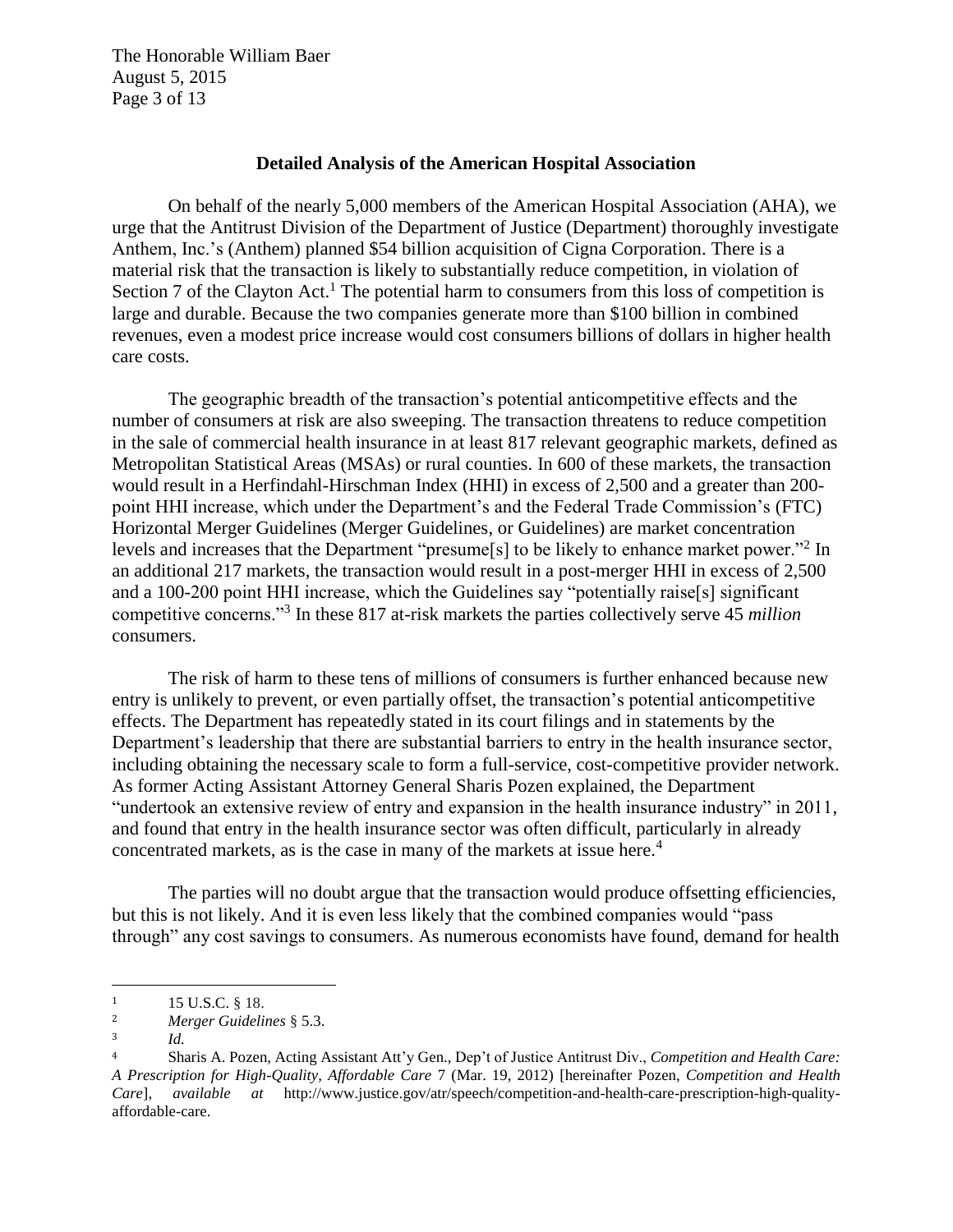The Honorable William Baer August 5, 2015 Page 4 of 13

insurance is inelastic, $5$  which reduces the incentive for large health insurance companies to pass through cost savings. The incentives to pass savings on to consumers are further reduced due to the opaqueness of the insurance markets and the fact that costs and benefits are not fully internalized by consumers.

Anthem and Cigna also will undoubtedly urge that the Department approve the merger after the parties agree to divestitures. It is far from clear that the parties could ever put forth a divestiture package that would reduce the transaction's likely anticompetitive effects. First, the Department has been rightly concerned that the acquirer of any divested lives be well-positioned to compete effectively in the local area. An existing presence in the market can often facilitate the success of a buyer. Accordingly, we have examined to what extent it is possible to eliminate the potentially anticompetitive overlaps through sales to an existing competitor without causing an increase in market concentration. Significantly, in the 817 at-risk markets, over half of the lives that need to be divested reside across 368 MSAs and rural counties with no divestiture possibility that is likely to preserve the pre-merger market structure.

Second, even if the parties somehow managed to maintain the structural status quo, the Department also must require, as it has in its recent enforcement actions, Anthem and Cigna to ensure that the buyers of any divested contracts have a *provider network of comparable cost and breadth* to that of the parties.<sup>6</sup> Indeed, the Department has repeatedly recognized that in order for a health insurer to compete effectively, it must have a full-service, cost-competitive network of hospitals, physicians, and other health care providers.<sup>7</sup>

Third, the Department also should view any remedy proposal carefully because, regardless of the "fix" the parties ultimately propose, the transaction will inevitably eliminate a national health insurance company. The parties are two of only five national health insurance companies that remain today, and two of the other three (Aetna and Humana) also have entered into a consolidation agreement. Recent enforcement actions suggest that all possible relevant markets must be examined closely, particularly in a transaction of this magnitude, which can be challenged on the basis of reduced competition in a market for national customers.<sup>8</sup> In particular, the Department should carefully investigate how this permanent loss of national competitors would affect competition for contracts with national and large regional employers. Obvious sources of evidence that the Department should analyze are the parties' "bid" files reflecting competition between them for these accounts.

<sup>5</sup> *See* M. Kate Bundorf et al., *Pricing and Welfare in Health Plan Choice* 32 (Stanford Inst. for Economic Policy Research Discussion Paper No. 07-47, 2008), http://www-siepr.stanford.edu/papers/pdf/07-47.pdf; Su Liu & Deborah Chollet, *Price and Income Elasticity of the Demand for Health Insurance and Health Care Services: A Critical Review of the Literature* ix (Mathematic Policy Research Ref. No. 6203-042, 2006), http://www.mathematicampr.com/publications/pdfs/priceincome.pdf.

<sup>6</sup> *See* Competitive Impact Statement at 17, *United States v. Blue Cross-Blue Shield of Montana*, No. 11-cv-123-RFC (D. Mont. Nov. 8, 2011).

<sup>7</sup> *See id.*

<sup>8</sup> *See FTC v. Sysco Corp.,* No. 15-cv-256-APM, 2015 U.S. Dist. LEXIS 83482, at \*76–78 (D.D.C. June 23, 2015).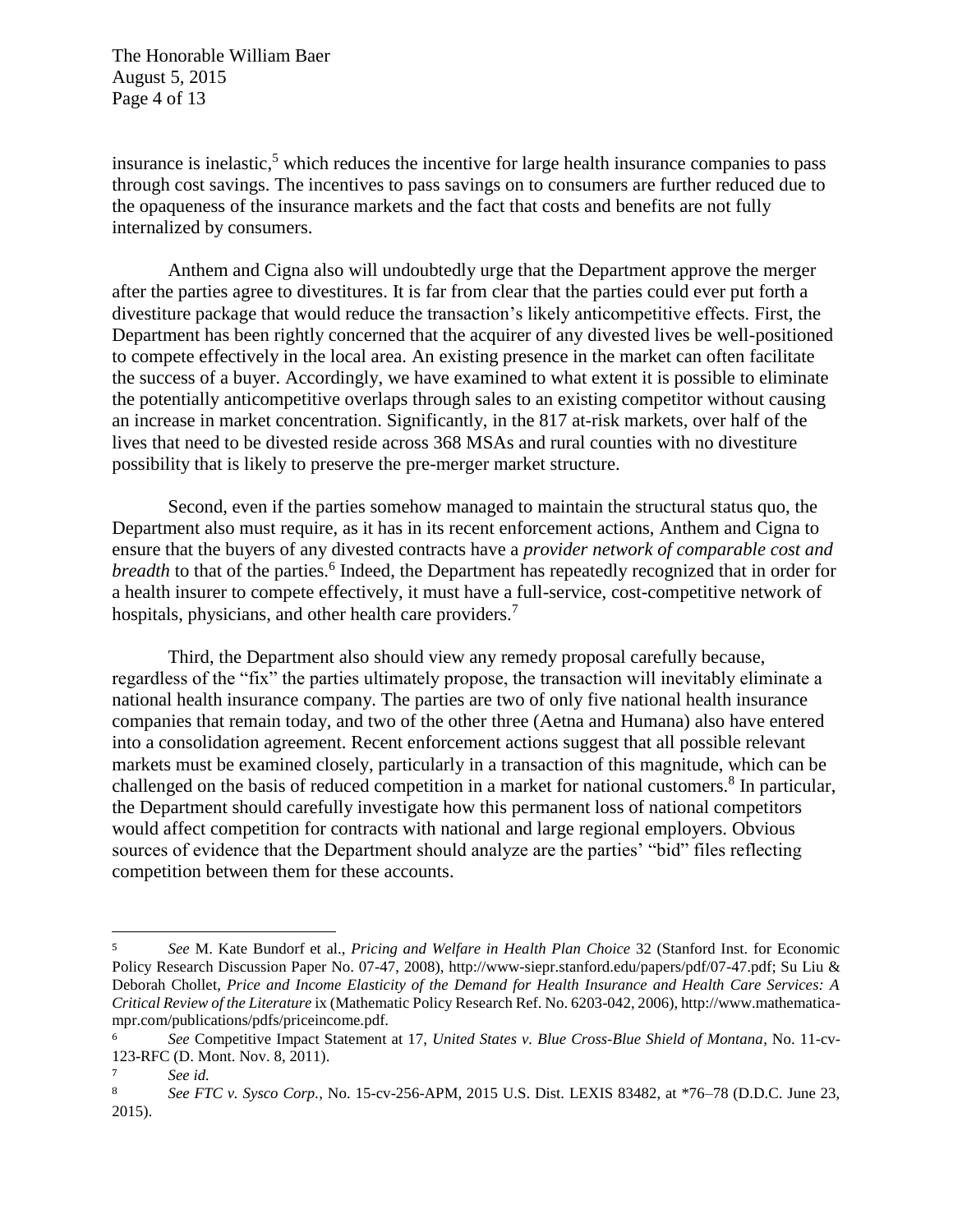The Honorable William Baer August 5, 2015 Page 5 of 13

Finally, while the competitive overlap between the parties appears somewhat smaller in the sale of Medicare Advantage plans than in the commercial insurance market, the Department also should investigate carefully the transaction's effect on competition in the Medicare Advantage sector. Starting with the Department's challenge to UnitedHealthcare's acquisition of Sierra Health Services in 2008,<sup>9</sup> the Department (working with the Center for Medicare  $\&$ Medicaid Services) has scrutinized carefully the effect of consolidation of Medicare Advantage providers in order to preserve the benefits of competition for senior citizens that the program was designed to bring. The Department should continue this policy of protecting competition for the sale of Medicare Advantage plans both in its investigation of the Anthem/Cigna transaction, as well in its investigation of Aetna's proposed acquisition of Humana, which we will address in a separate letter.

### **1. The Parties**

#### **A. Anthem**

Anthem is one of the largest health insurance companies in the United States. In 2014, Anthem generated approximately \$73 billion in revenues.

Anthem is investor-owned and publicly-traded, and operates plans under the Blue Cross (BCBS) brand in 14 states. The Anthem companies serve members as the Blue Cross licensee for California, and as the Blue Cross and Blue Shield licensee for Colorado, Connecticut, Georgia, Indiana, Kentucky, Maine, Missouri (excluding 30 counties in the Kansas City area), Nevada, New Hampshire, New York (as the Blue Cross Blue Shield licensee in 10 New York City metropolitan and surrounding counties and as the Blue Cross or Blue Cross Blue Shield licensee in selected upstate counties), Ohio, Virginia (excluding the northern Virginia suburbs of Washington, D.C.) and Wisconsin.

Anthem also conducts business through arrangements with other BCBS licensees in South Carolina and Texas; and through its Amerigroup subsidiary in Florida, Georgia, Kansas, Louisiana, Maryland, Nevada, New Jersey, New Mexico, New York, Tennessee, Texas and Washington. The company is licensed to conduct insurance operations in all 50 states through its subsidiaries.

Anthem has been strikingly successful on its own. In 2014, the company grew its membership by 1.8 million new members, including more than 700,000 members from the Public Exchanges, and surpassed 5 million members in its Medicaid business. In 2014 Anthem increased its revenues by nearly \$3 billion, or approximately 5 percent over the previous year. Moreover, the company "made and [is] continuing to make substantial investments in new capabilities that better serve [its] members and *will help drive future growth* [and it is] confident that by remaining disciplined, consistent and accountable for delivering results, [it] will achieve [its] goals." $^{10}$ 

 $\overline{\phantom{a}}$ <sup>9</sup> *See* Complaint, *United States v. UnitedHealth Group Inc.*, No. 08-cv-322 (D.D.C. Feb. 25, 2008).

<sup>10</sup> Anthem, Inc., 2014 Annual Report 9 (2015).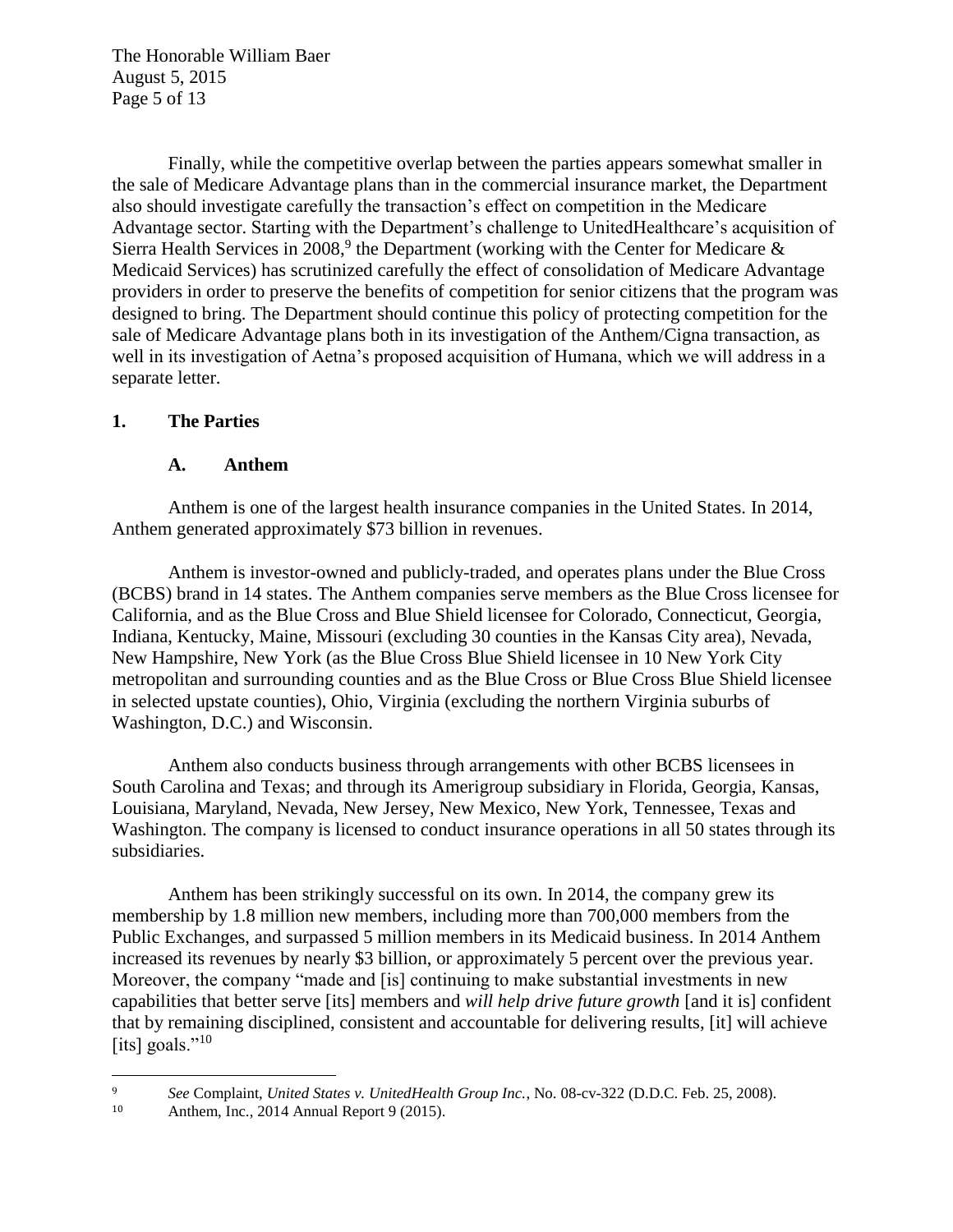The Honorable William Baer August 5, 2015 Page 6 of 13

Anthem reported 38.5 million members in its medical plans, as of June 30, 2015. Of these, 5.8 million were in Medicaid plans, 1.4 million in Medicare Advantage, 1.6 million in FEP, and 1.8 million in individual products. Approximately 29 million are commercial group members.<sup>11</sup>

# **B. Cigna**

Cigna also is one of the largest health insurance companies in the United States, with 15 million members in all 50 states. In 2014, Cigna generated approximately \$35 billion in revenues. Like Anthem, Cigna provides a wide range of commercial plans and has more than 14.2 million commercial members.<sup>12</sup>

Cigna also has been very successful on its own. Cigna's 2014 Annual Report states that in 2014 the company increased revenue by 8 percent and earnings per share by 9 percent last year. And over the last five years, Cigna "delivered compound annual growth of 14 percent for revenues and 14 percent for adjusted income from operations on a per share basis."<sup>13</sup> Moreover, the 2014 Annual Report (which was issued months before the announcement of its transaction with Anthem) states that, on its own, Cigna expected to achieve substantial growth, such as:

- "Growing revenues by eight to ten percent in 2015;
- Doubling the size of [its] business over the next seven to eight years[;] and
- Delivering on [its] long-term Earnings Per Share objective of 10 to 13 percent compound growth on an annual basis."<sup>14</sup>

# **2. The Antitrust Laws Applied to Health Insurance Mergers**

As noted in the 2004 report, *Improving Health Care: A Dose of Competition*, the federal antitrust agencies, for decades, have had a bipartisan "commitment to vigorous competition on both price and non-price parameters [ ] in health care."<sup>15</sup> As the Agencies have explained, in this sector "[p]rice competition generally results in lower prices and, thus, broader access to health care products and services. Non-price competition can promote higher quality and encourage innovation."<sup>16</sup>

l <sup>11</sup> Press Release, Anthem, Inc., Anthem Reports Second Quarter 2015 Results (July 29, 2015) http://ir.antheminc.com/phoenix.zhtml?c=130104&p=irol-newsArticle&ID=2072061.

<sup>12</sup> Press Release, Cigna Corp., Cigna Reports Strong Second Quarter 2015 Results, Affirms Increased Outlook (July 30, 2015) http://newsroom.cigna.com/NewsReleases/Cigna-Reports-Strong-Second-Quarter-2015-Results-- Affirms-Increased-Outlook.htm.

<sup>13</sup> Cigna Corp., 2014 Annual Report 3 (2015) (footnote omitted).

<sup>14</sup> *Id.*

<sup>15</sup> Dep't of Justice & Federal Trade Comm'n, *Improving Health Care: A Dose of Competition* 29 (July 2004), http://www.justice.gov/sites/default/files/atr/legacy/2006/04/27/204694.pdf.

<sup>16</sup> *Id.* at 4.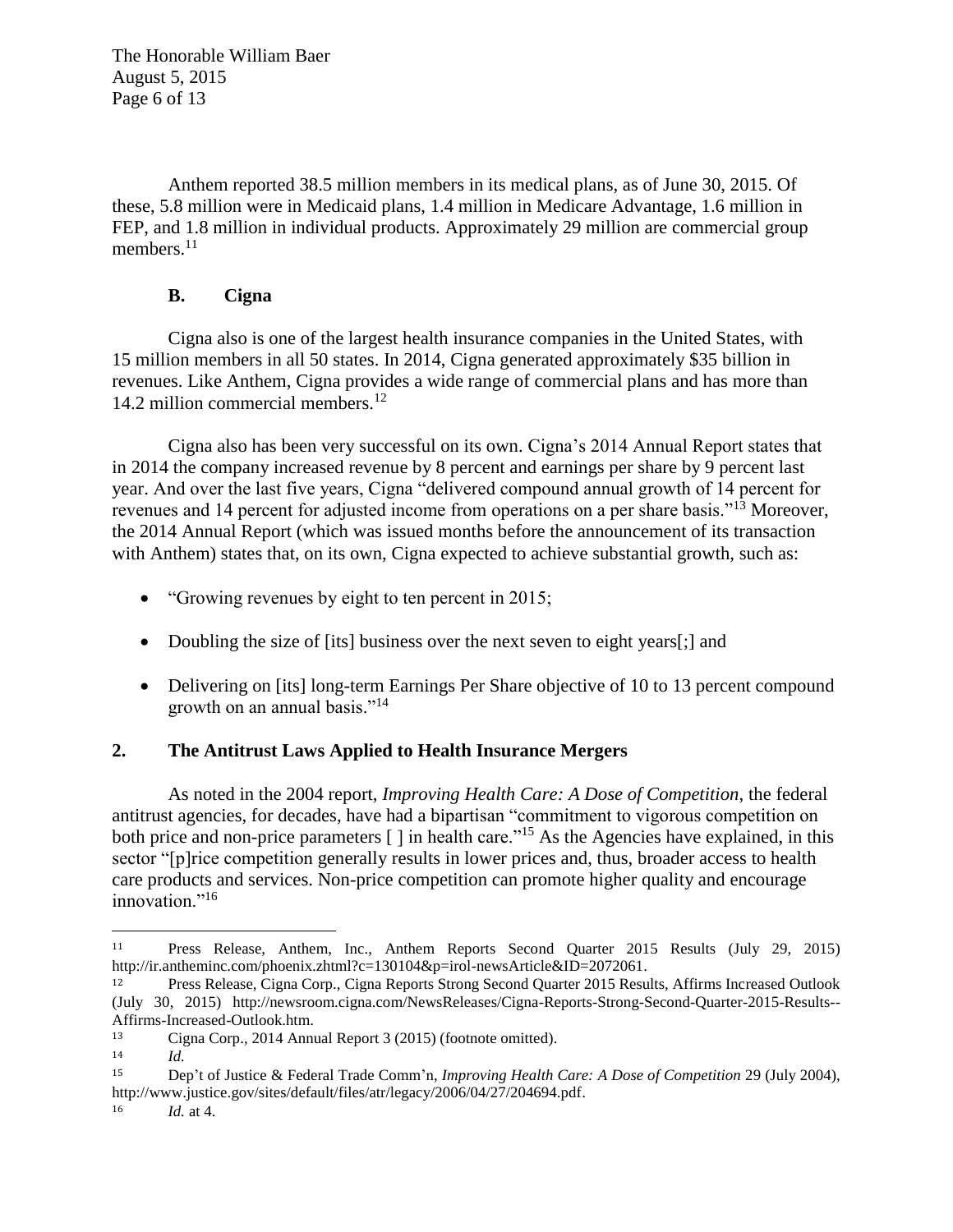The Honorable William Baer August 5, 2015 Page 7 of 13

The Affordable Care Act (ACA) has not diminished the importance of antitrust enforcement in the commercial health insurance sector. To the contrary, the Department's leadership has made clear that:

The success of health care reform will depend as much upon healthy competitive markets as it will upon regulatory change. If health care reform is to produce more efficient systems, bring health care costs under control, and provide higherquality health care delivery, then we must vigorously combat anticompetitive mergers and conduct that harm consumers with responsible antitrust enforcement.<sup>17</sup>

The Department has primary responsibility for enforcing the antitrust laws in the health insurance sector.<sup>18</sup> In this capacity, the Department has challenged transactions that cause a significant increase in market concentration and loss of localized head-to-head competition.<sup>19</sup> In its enforcement actions, the Department has set forth a clear analytical framework for evaluating transactions, which it should apply rigorously in reviewing this transaction of unprecedented size and scope. We summarize that framework and then apply it to the Anthem/Cigna transaction to demonstrate the substantial risk that the transaction presents to competition and consumers.

### **A. Relevant Product Market**

The Department has consistently recognized that group commercial health insurance is a well-defined antitrust-relevant product market. The Department has explained that, for individuals who obtain commercial health insurance through their employers, there are no reasonable competitive alternatives to group health insurance. This is because the closest alternative—individual health insurance—is typically much more expensive than group health insurance, in part because, while group health insurance is purchased using pre-tax dollars, individual health insurance is not. $^{20}$ 

The Department also has determined that individual (and relatedly, small group) insurance is a relevant antitrust product market. As the Department has found, "individual health insurance is the only product available to individuals without access to group coverage or

<sup>17</sup> Pozen, *Competition and Health Care* at 19.

<sup>&</sup>lt;sup>18</sup> The FTC conducts the bulk of the antitrust investigations that involve hospitals.<br><sup>19</sup> See e.g. Complaint *United States y. Humana Inc.* 12-cy-464 (DDC)

<sup>19</sup> *See, e.g.*, Complaint, *United States v. Humana Inc.*, 12-cv-464 (D.D.C., Mar. 27, 2012) (Medicare Advantage); Complaint, *United States v. Blue Cross Blue Shield of Montana*, No. 11-cv-123-RFC (D. Mont. Nov. 8, 2011) (group commercial and individual insurance); Complaint, *United States v. UnitedHealth Group Inc.*, No. 08 cv-322 (D.D.C. Feb. 25, 2008) (Medicare Advantage); Complaint, *United States v. UnitedHealth Group Inc.*, No. 05CV02436 (Dec. 20, 2005) (large group commercial insurance; small group commercial health insurance); Complaint, *United States v. Aetna, Inc.*, No. 99 CV 1398-H (June 21, 1999) (commercial plans.) These enforcement actions reflect the Department's experience in the insurance sector, including its understanding that, unlike many industries, health insurance is characterized by strong and durable barriers to entry. *See* Complaint at ¶ 35, *United States v. Blue Cross Blue Shield of Michigan*, No. 10-cv-14155-DPH-MKM (E.D. Mich. Oct. 18, 2010).

<sup>20</sup> *See* Complaint at ¶¶ 21–24, *Blue Cross Blue Shield of Montana*.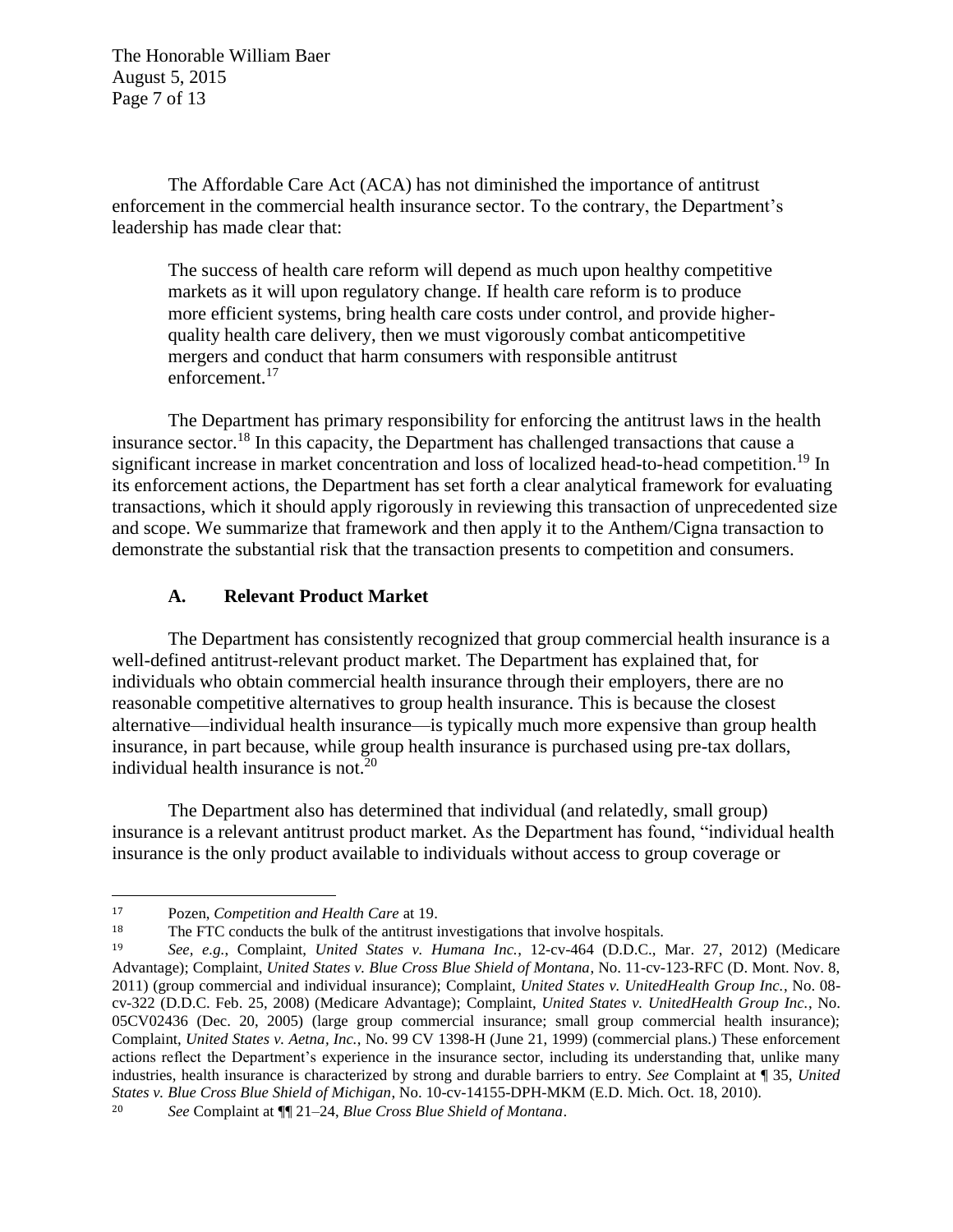The Honorable William Baer August 5, 2015 Page 8 of 13

government programs that allows them  $[(1)]$  to reduce the financial risk of adverse health conditions and [(2)] to have access to health care at the discounted prices negotiated by commercial health insurers." The Department has explained that "[t]here are no reasonable alternatives to individual health insurance for individuals who lack access to group health insurance" because "[p]urchasing hospital services directly, rather than through a commercial insurer, is typically prohibitively expensive and [therefore] is not a viable substitute for group or individual health insurance."<sup>21</sup>

Regardless of how the Department ultimately defines the product market, the Anthem/Cigna transaction is likely to reduce competition in the sale of commercial health insurance. As shown above and discussed further below, the transaction would produce substantial increases in concentration in the sale of commercial health insurance in substantial portions of the country. Moreover, the transaction is likely to have particularly large and wideranging anticompetitive effects in the sale of health insurance to employers who self-insure because both parties are particularly strong in the sale of such plans.

# **B. Relevant Geographic Market**

To date, the Department has largely defined local relevant geographic markets in the health insurance sector. The rationale is that patients typically seek medical care close to their homes or workplaces and consequently "strongly prefer health-insurance plans with networks of hospitals and physicians that are close to their homes and workplaces."<sup>22</sup> As a practical matter, consumers will not select commercial health insurers that do not have a network of providers close to where they work and live. $2<sup>3</sup>$ 

The Department's investigation of the Anthem/Cigna transaction should focus closely on the deal's impact on local markets throughout the country. However, as discussed below, this transaction also raises substantial competitive concerns for reductions in competition for national and large regional customers.

# **C. Competitive Effects**

Consistent with modern antitrust enforcement principles, the Department's competitive effects analysis of health insurance transactions examines both market structure and direct evidence of competition in the markets.

Market structure analysis focuses on the number of competitors, market shares, and market concentration ratios, usually the HHI. The HHI is calculated by squaring the market share of each firm competing in the market and then summing the resulting numbers. The Merger Guidelines provide that a market whose HHI is above 2,500 is "Highly Concentrated." The

l

<sup>21</sup> Complaint at ¶¶ 22–23, *Blue Cross Blue Shield of Michigan*; *see also* Complaint at ¶¶ 25–26, *Blue Cross Blue Shield of Montana*.

<sup>22</sup> Complaint at ¶ 27, *Blue Cross Blue Shield of Montana*.

<sup>23</sup> *See id.*at ¶¶ 27–29.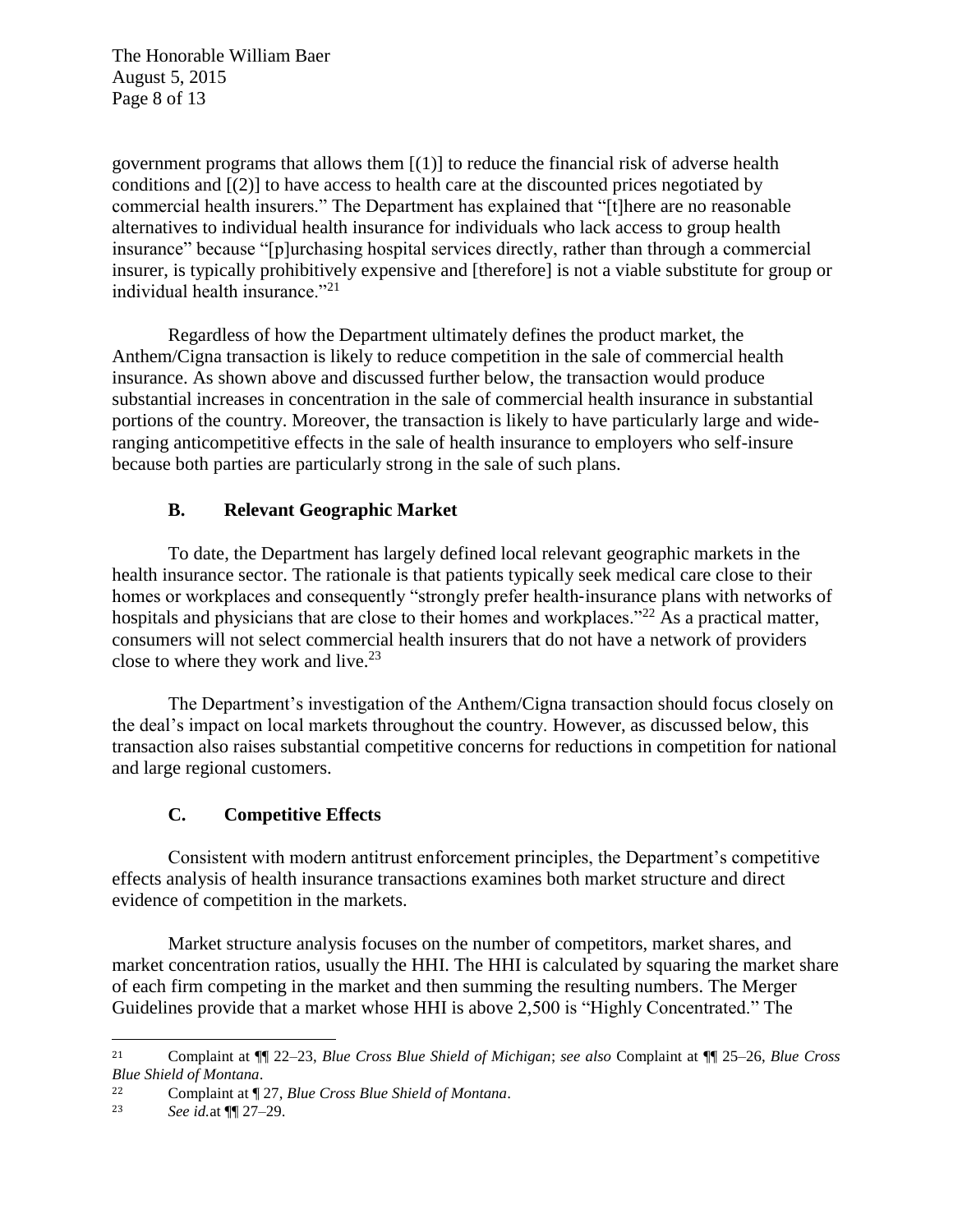The Honorable William Baer August 5, 2015 Page 9 of 13

Guidelines further provide that "[m]ergers resulting in highly concentrated markets that involve an increase in the HHI of more than 200 points will be presumed to be likely to enhance market power."<sup>24</sup> Mergers resulting in highly concentrated markets that involve an increase in the HHI of between 100 points and 200 points potentially raise significant competitive concerns and often warrant scrutiny.<sup>25</sup>

The structural evidence strongly suggests that the Anthem/Cigna transaction will reduce competition in many geographic markets. Table 1 depicts the substantial increases in concentration that the transaction would produce.

|                                   | <b>HHI Delta Screen</b> |            | <b>Share Screen</b> |            |
|-----------------------------------|-------------------------|------------|---------------------|------------|
|                                   | >200                    | >100       | $> 50\%$            | $>35\%$    |
| <b>All Commercial Lives</b>       |                         |            |                     |            |
| Number of MSAs                    | 600                     | 817        | 355                 | 498        |
| <b>Total Commercially Insured</b> |                         |            |                     |            |
| Population                        | 31,231,334              | 45,034,730 | 11,325,952          | 23,692,558 |
| Anthem Membership                 | 10,472,094              | 12,405,109 | 5,723,016           | 9,747,303  |
| Cigna Membership                  | 3,706,219               | 4,755,399  | 1,254,867           | 2,613,582  |
| Membership to Divest (smaller)    |                         |            |                     |            |
| plan)                             | 2,942,351               | 3,721,670  | 1,191,751           | 2,288,825  |
| Membership with no Potential      |                         |            |                     |            |
| Acquirer                          | 1,675,275               | 2,040,397  | 954,116             | 1,156,554  |
|                                   |                         |            |                     |            |

| Table 1                                                            |
|--------------------------------------------------------------------|
| MSAs and Rural Counties in which the Post-Merger HHI Exceeds 2,500 |
| for Commercial Lives                                               |

In 600 markets, the transaction will produce a post-merger HHI of more than 2,500 with a 200-point increase, generating a presumption that the transaction will result in an increase in the parties' market power. Significantly, the parties insure approximately *31.2 million* lives in these markets. In 217 markets, covering an additional *14 million* commercially insured individuals, the transaction will produce a post-merger HHI of 2,500 with a 100-200 point increase, indicating that the transaction raises significant competitive concerns for these consumers.<sup>26</sup>

<sup>24</sup> *Merger Guidelines* § 5.3.

<sup>25</sup> *See id.*

<sup>&</sup>lt;sup>26</sup> The calculations are based on data from January 2015 obtained from HealthLeaders-Interstudy Managed Market Surveyor, which provides information on the number of individuals who are enrolled in different health plan products by county and plan. Following Department precedent in previous investigations, we have calculated shares and HHI measures at the MSA level or, in the case of rural counties that are not part of an MSA, at the county level.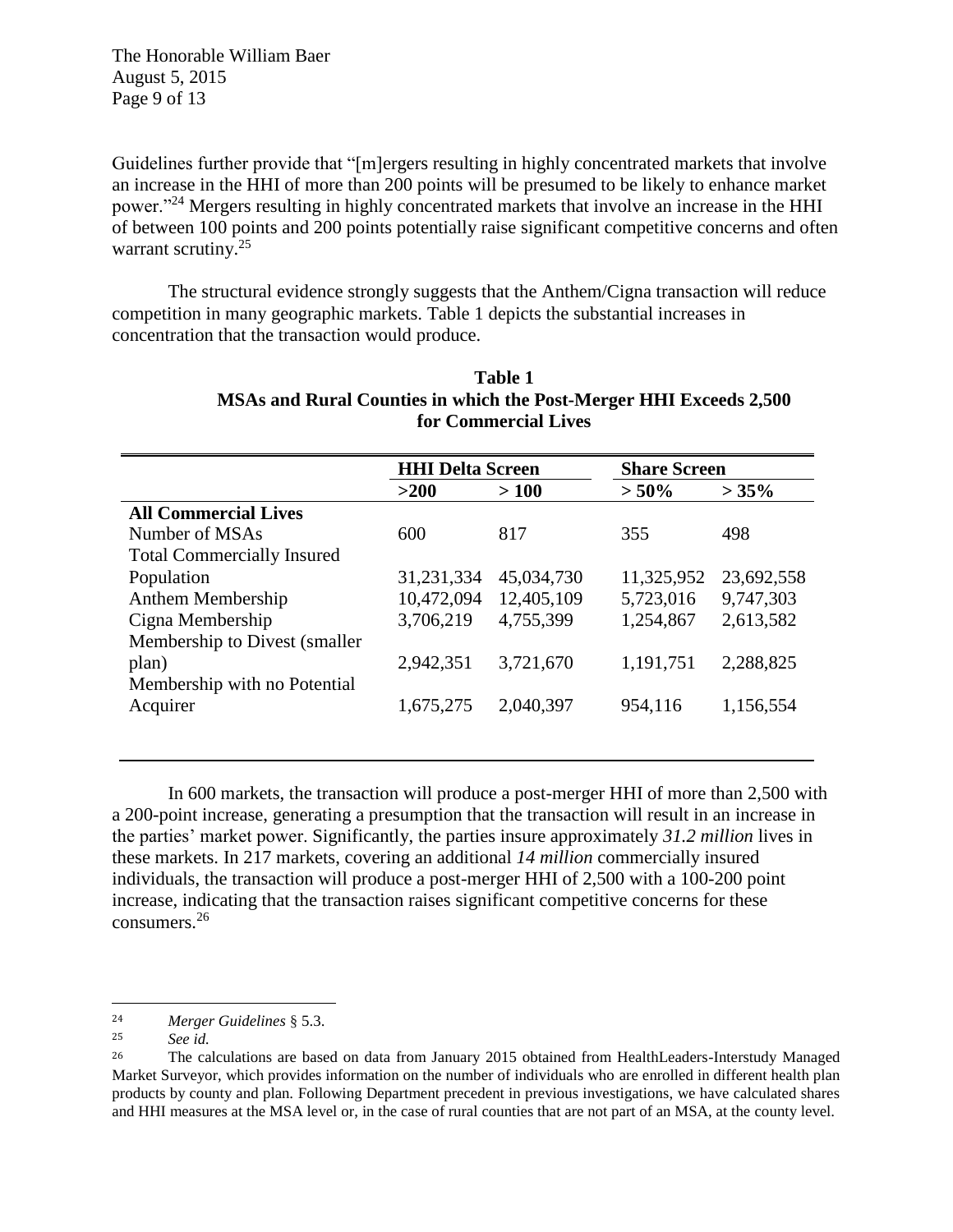The Honorable William Baer August 5, 2015 Page 10 of 13

The competitive picture is equally concerning if one focuses on market shares. In 355 markets, the combined company would have a market share of at least 50 percent, and in 498 MSAs and counties, their combined share would exceed 35 percent.<sup>27</sup>

Because the Department often focuses on the degree of head-to-head competition between the merging parties, we also have examined the transaction's effects on competition in the sale of commercial health insurance to self-insured employers, which is the area of greatest competitive overlap. The antitrust concerns are not lower for consolidations of health insurers that sell policies to self-insured employers (often called Administrative Services Only plans, or ASO). Again, an essential service that health insurers provide is access to a provider network at competitive rates. Increasing the market power of a provider of self-insured products would allow the carrier to increase the administrative and other service fees that self-insured employers need to pay in order to obtain access to the carrier's provider network and raises other competitive concerns that negatively impact consumers.

As shown in Table 2, the competitive picture is even worse when one focuses on the sale of commercial insurance to self-insured employers.

|                                   | <b>HHI Delta Screen</b> |            | <b>Share Screen</b> |            |
|-----------------------------------|-------------------------|------------|---------------------|------------|
|                                   | >200                    | >100       | $> 50\%$            | >35%       |
| <b>Commercial ASO Lives</b>       |                         |            |                     |            |
| Number of MSAs                    | 1,009                   | 1,177      | 460                 | 730        |
| <b>Total Commercially Insured</b> |                         |            |                     |            |
| Population                        | 38, 336, 781            | 43,919,746 | 14,928,252          | 24,741,274 |
| Anthem Membership                 | 10,915,580              | 11,314,078 | 6,818,499           | 9,275,512  |
| Cigna Membership                  | 6,385,014               | 6,960,004  | 2,450,874           | 4,265,669  |
| Membership to Divest (smaller)    |                         |            |                     |            |
| plan)                             | 4,358,445               | 4,679,006  | 2,053,778           | 3,247,357  |
| Membership with no Potential      |                         |            |                     |            |
| Acquirer                          | 2,762,697               | 3,009,489  | 1,830,490           | 2,245,286  |
|                                   |                         |            |                     |            |

**Table 2 MSAs and Rural Counties in which the Post-Merger HHI Exceeds 2,500 for Commercial ASO Lives**

Limiting the analysis to self-insured lives, there are 1,009 MSAs and rural counties in which the merger would result in an HHI exceeding 2,500 with an HHI increase of at least 200, covering *38.3 million* self-insured commercial lives who reside in these markets. And there are 1,177 local geographic areas, with nearly *44 million* self-insured lives, for which the HHI increase exceeds 100 (and the post-merger HHI is at least 2,500). In 460 of these markets, the combined Anthem-Cigna share of self-insured commercial business would be at least 50 percent.

l

<sup>&</sup>lt;sup>27</sup> We also apply the HHI  $>$  2500 threshold to these calculations.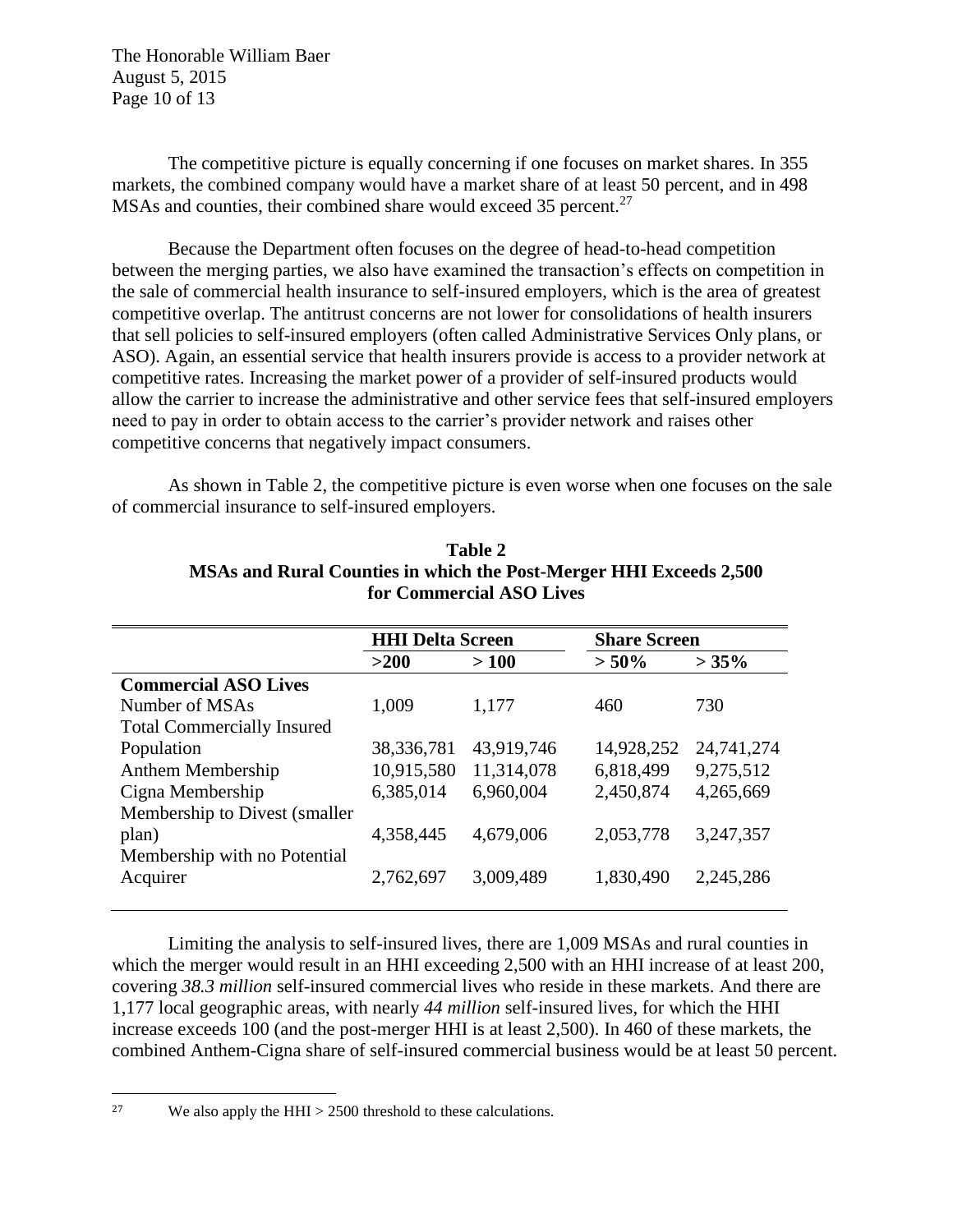The Honorable William Baer August 5, 2015 Page 11 of 13

### **D. Entry**

The parties will no doubt argue that changes in the health care landscape would prompt entry if they were to attempt to exercise market power. Former Acting Assistant Attorney General Pozen appropriately cautioned that the Department should review such claims "carefully and with some skepticism."<sup>28</sup> This is in part because smaller entrants and incumbents often lack the volume to obtain prices from providers that are comparable to insurers with large market positions. The Department's challenge to Blue Cross Blue Shield of Michigan's use of mostfavored nation clauses clearly set forth this market dynamic:

Blue Cross' market power in each of the alleged markets is durable because entry into the alleged [commercial health insurance] markets is difficult. Effective entry into or expansion in commercial health insurance markets requires that a health insurer contract with broad provider networks and obtain hospital prices and discounts at least comparable to the market's leading incumbents.<sup>29</sup>

Indeed, one of the central insights of antitrust analysis of the health insurance markets over the last several decades is that Judge Easterbrook was likely incorrect at the time (and is certainly incorrect today) in characterizing the key input of the health insurance market as "capital" for spreading financial risk.<sup>30</sup> Instead, as the Department has argued in its court filings, "the core component of health insurance products today is access to a local network of health care providers at rates far lower [than] those that an individual could negotiate directly."<sup>31</sup>

Brand also is a substantial entry barrier in the commercial health insurance markets. Because of the importance of health insurance, and the often substantial transition costs from switching plans, employers and individuals are often very reluctant to switch to a company that lacks an established brand in the relevant geographic market. Even companies with strong positions in other regions can founder in markets in which they lack a strong track record of providing high-quality services. $32$ 

l

<sup>28</sup> Pozen, *Competition and Health Care* at 7.

<sup>29</sup> Complaint at ¶ 35, *United States v. Blue Cross Blue Shield of Michigan*.

<sup>30</sup> *Ball Mem'l Hosp. v. Mut. Hosp. Ins. Inc.*, 784 F.2d 1325, 1335 (7th Cir. 1986) (affirming district court finding "that insurers need only a license and capital, and that firms such as Aetna and Prudential have both[, and that] [t]here are no barriers to entry").

<sup>&</sup>lt;sup>31</sup> Plaintiff United States of America's Memorandum In Opposition to Defendant Blue Cross Blue Shield of Michigan's Motion to Dismiss the Complaint With Prejudice at 13, *United States v. Blue Cross Blue Shield of Michigan*, No. 10-cv-14155-DPH-MKM (E.D. Mich. Oct. 18, 2010). Moreover, the Tenth Circuit disagreed with *Ball Memorial* and recognized the importance of Blue Cross of Kansas's provider network, including direct contracts with local hospitals, as a source of competitive advantage over other insurers that could not until recently contract directly. *Reazin v. Blue Cross and Blue Shield of Kansas, 899 F.2d 951, at 971–72 & n.32 (10<sup>th</sup> Cir. 1990).* 

<sup>32</sup> *See* Pozen, *Competition and Health Care* at 7 ("brokers typically are reluctant to sell new health insurance plans, even if those plans have substantially reduced premiums, unless the plan has strong brand recognition or a good reputation in the geographic area where the broker operates.")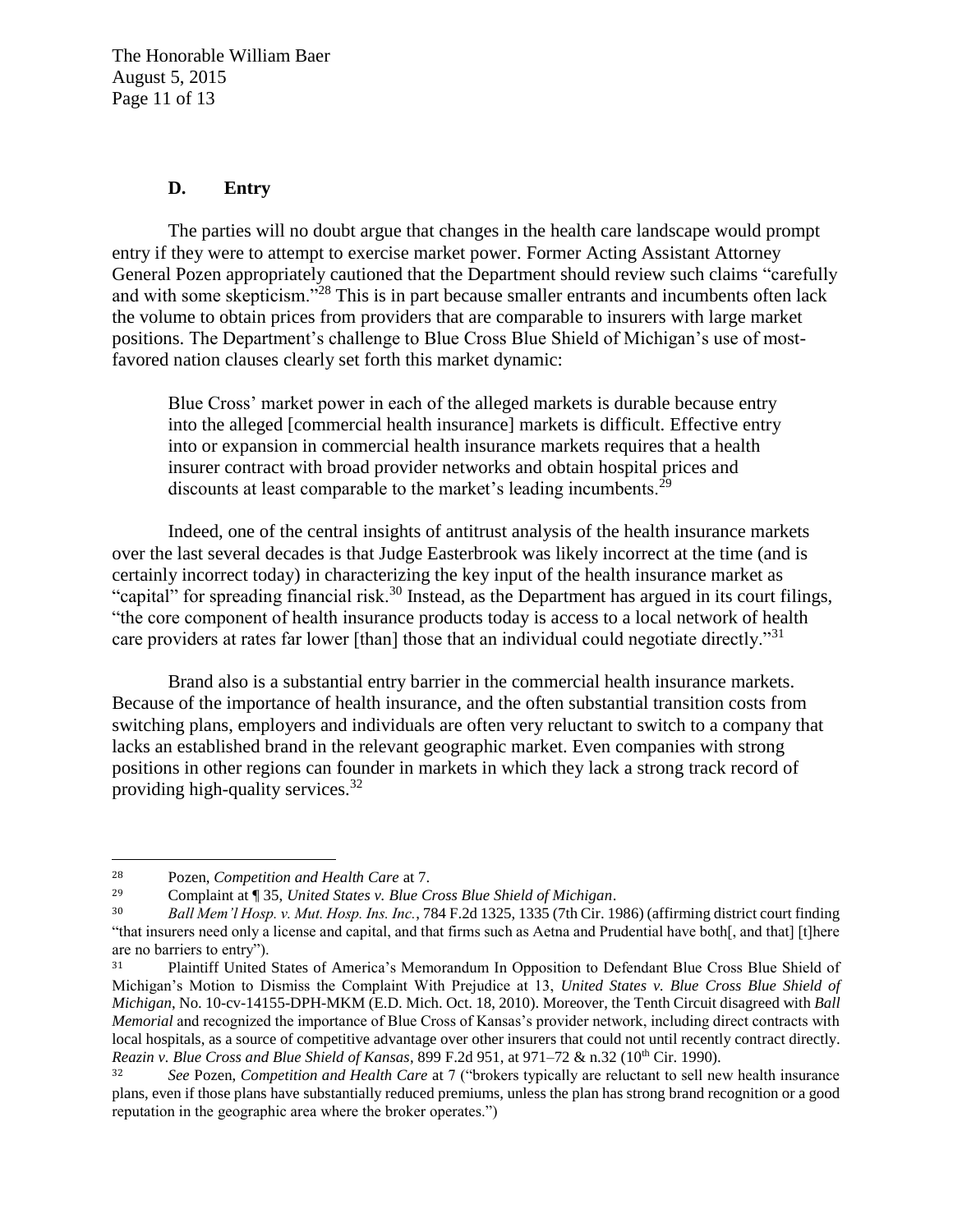The Honorable William Baer August 5, 2015 Page 12 of 13

#### **E. Remedies**

 $\overline{\phantom{a}}$ 

The parties also will no doubt propose to solve any overlaps that the Department views as problematic through one-off divestiture remedies. The Department should view such remedies with skepticism. Indeed, the Department has blocked outright health insurance transactions when it doubted that a remedy could reliably fix the lost competition, as it did when Blue Cross Blue Shield of Michigan attempted to purchase Physicians Health Plan of Mid-Michigan.<sup>33</sup>

Our analysis demonstrates that it will be, at best, challenging for Anthem and Cigna to devise remedies that will maintain the competitive status quo. First, Table 1 provides estimates of the number of lives that would need to be divested to maintain the current market structure. Recognizing the Department's concern that the acquirer of any divested lives be equipped to compete effectively in the local area, without at the same time raising additional structural concerns, we have identified those local areas in which there is no potential acquirer who currently accounts for at least 5 percent of the covered lives and would not result in a postacquisition HHI of 2,500 with a change in HHI of at least 100. Based on these minimal criteria, there is no viable divestiture candidate for approximately 55 percent of the lives to be divested (or 2 million consumers), who reside across 368 MSAs and rural counties.

Second, even assuming that one could solve the "nominal" structural problem through the divestitures, the Department must still ensure, as it has in the past, that the *divesting parties guarantee that the purchaser of any divested assets has a cost-competitive comparable network of hospitals and physicians*. As the Department explained in its Competitive Impact Statement for its challenge to the Blue Cross-Blue Shield of Montana/New West transaction:

*Most importantly, Sections IV(G)–(I) [of the Final Judgment] ensure that the acquirer has a cost*‐*competitive health*‐*care provider network*. To compete effectively in the sale of commercial health insurance, insurers need a network of health-care providers at competitive rates because hospital and physician expenses constitute the large majority of an insurer's costs. By requiring New West and the hospital defendants to help to provide the acquirer with a costcompetitive provider network, Sections  $IV(G)$ –(I) help ensure that the acquirer will be able to compete as effectively as New West before the parties entered the Agreement.<sup>34</sup>

In the *Blue Cross-Blue Shield of Montana* case, because of the importance of ensuring that the acquirer had a cost-competitive network, the Department required that the hospital defendants, which owned New West, enter into three-year contracts with the buyer of the

<sup>33</sup> *See* Press Release, Dep't of Justice, Blue Cross Blue Shield of Michigan and Physicians Health Plan of Mid-Michigan Abandon Merger Plans: Decision to Abandon Deal Follows Justice Department's Decision to Challenge the Acquisition (Mar. 8, 2010), http://www.justice.gov/opa/pr/blue-cross-blue-shield-michigan-and-physicians-healthplan-mid-michigan-abandon-merger-plans.

<sup>34</sup> Competitive Impact Statement at 17, *Blue Cross-Blue Shield of Montana*, No. 11-cv-123-RFC (D. Mont. Nov. 8, 2011) (emphasis added).